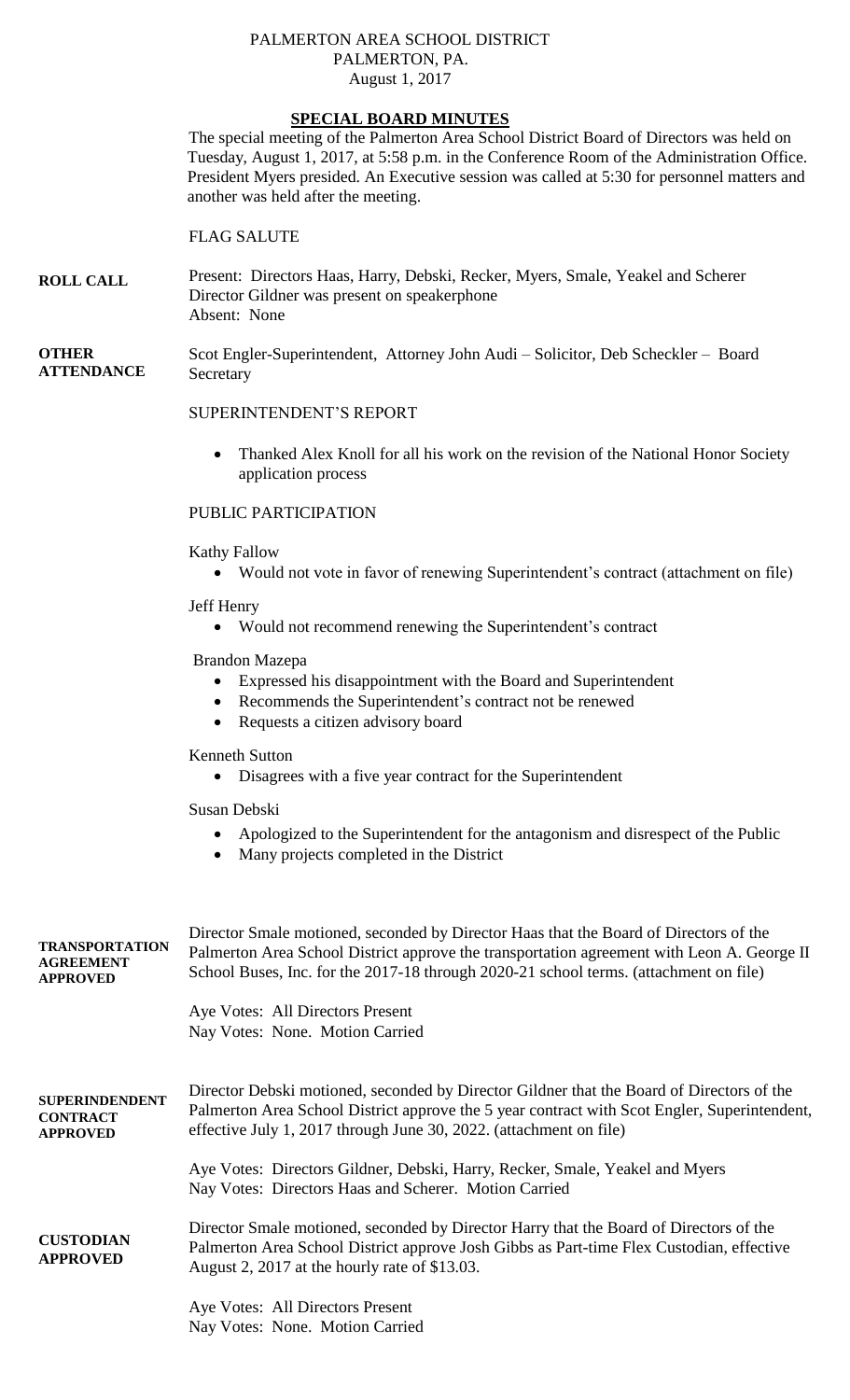| <b>ADVISORS</b><br><b>APPROVED</b>                        | Director Haas motioned, seconded by Director Gildner that the Board of Directors of the<br>Palmerton Area School District approve the following advisors for the 2017-2018 school year:                                                                                                                                                                                                                                                                                                                                                                                                                                                                  |                                                                                                                                                                          |                                                                                                             |  |
|-----------------------------------------------------------|----------------------------------------------------------------------------------------------------------------------------------------------------------------------------------------------------------------------------------------------------------------------------------------------------------------------------------------------------------------------------------------------------------------------------------------------------------------------------------------------------------------------------------------------------------------------------------------------------------------------------------------------------------|--------------------------------------------------------------------------------------------------------------------------------------------------------------------------|-------------------------------------------------------------------------------------------------------------|--|
|                                                           | Thomas Heinick<br>Marcia Heinick<br><b>Chrissy Rehatchek</b>                                                                                                                                                                                                                                                                                                                                                                                                                                                                                                                                                                                             | Marching Band Advisor<br><b>Asst Marching Band Director</b><br>Color Guard Advisor                                                                                       | Stipend pending contract approval<br>Stipend pending contract approval<br>Stipend pending contract approval |  |
|                                                           | Aye Votes: All Directors Present<br>Nay Votes: None. Motion Carried                                                                                                                                                                                                                                                                                                                                                                                                                                                                                                                                                                                      |                                                                                                                                                                          |                                                                                                             |  |
| <b>SECRETARY</b><br><b>APPROVED</b>                       | Director Haas motioned, seconded by Director Smale that the Board of Directors of the<br>Palmerton Area School District approve Mary Jo King as Full-Time Secretary to the Special<br>Education Director at a salary of \$32,474 (prorated), effective August 14, 2017.<br>Aye Votes: All Directors Present<br>Nay Votes: None. Motion Carried                                                                                                                                                                                                                                                                                                           |                                                                                                                                                                          |                                                                                                             |  |
|                                                           |                                                                                                                                                                                                                                                                                                                                                                                                                                                                                                                                                                                                                                                          |                                                                                                                                                                          |                                                                                                             |  |
| <b>RESIGNATION</b><br><b>APPROVED</b>                     | Director Smale motioned, seconded by Director Scherer that the Board of Directors of the<br>Palmerton Area School District accept the resignation of Marie Vessels, effective<br>immediately.<br>Aye Votes: All Directors Present<br>Nay Votes: None. Motion Carried                                                                                                                                                                                                                                                                                                                                                                                     |                                                                                                                                                                          |                                                                                                             |  |
|                                                           |                                                                                                                                                                                                                                                                                                                                                                                                                                                                                                                                                                                                                                                          |                                                                                                                                                                          |                                                                                                             |  |
| <b>NHS REVISION</b><br><b>APPROVED</b>                    | Director Smale motioned, seconded by Director Haas that the Board of Directors of the<br>Palmerton Area School District approve the revised National Honor Society application<br>process (attachment on file).<br>Aye Votes: All Directors Present<br>Nay Votes: None. Motion Carried                                                                                                                                                                                                                                                                                                                                                                   |                                                                                                                                                                          |                                                                                                             |  |
|                                                           |                                                                                                                                                                                                                                                                                                                                                                                                                                                                                                                                                                                                                                                          |                                                                                                                                                                          |                                                                                                             |  |
| <b>CONSTRUCTION</b><br><b>PAYMENTS</b><br><b>APPROVED</b> | Director Scherer motioned, seconded by Director Smale that the Board of Directors of the<br>Palmerton Area School District approve:<br>Partial payment to Penn Builders in the amount of \$702,667.11 for Jr./Sr. High School<br><b>Campus Improvements</b><br>Partial payments to Ace Electric in the amount of \$26,212.50, \$37,125, and<br>$\bullet$<br>\$110,560.50 for Jr./Sr. High School Campus Improvements<br>Partial payment to Midline Mechanical in the amount of \$205,570.50 for HVAC<br>$\bullet$<br>Improvements<br>Partial payments to Ace Electric in the amount of \$58,301.71 and \$80,845.32<br>$\bullet$<br>for HVAC Improvements |                                                                                                                                                                          |                                                                                                             |  |
|                                                           | Aye Votes: All Directors Present<br>Nay Votes: None. Motion Carried<br>PUBLIC PARTICIPATION:<br><b>Kathy Fallow</b><br>Asked about executive session and HR                                                                                                                                                                                                                                                                                                                                                                                                                                                                                              |                                                                                                                                                                          |                                                                                                             |  |
|                                                           |                                                                                                                                                                                                                                                                                                                                                                                                                                                                                                                                                                                                                                                          |                                                                                                                                                                          |                                                                                                             |  |
|                                                           |                                                                                                                                                                                                                                                                                                                                                                                                                                                                                                                                                                                                                                                          |                                                                                                                                                                          |                                                                                                             |  |
|                                                           | <b>Kenneth Sutton</b><br>$\bullet$<br>٠                                                                                                                                                                                                                                                                                                                                                                                                                                                                                                                                                                                                                  | Asked about the five year contract<br>Asked about the actions of the Board as an establishment<br>Asked about the denial of negotiations with the Board and the Teachers |                                                                                                             |  |
|                                                           | <b>Attorney Audi</b>                                                                                                                                                                                                                                                                                                                                                                                                                                                                                                                                                                                                                                     | Offered several times to meet with the whole team                                                                                                                        |                                                                                                             |  |